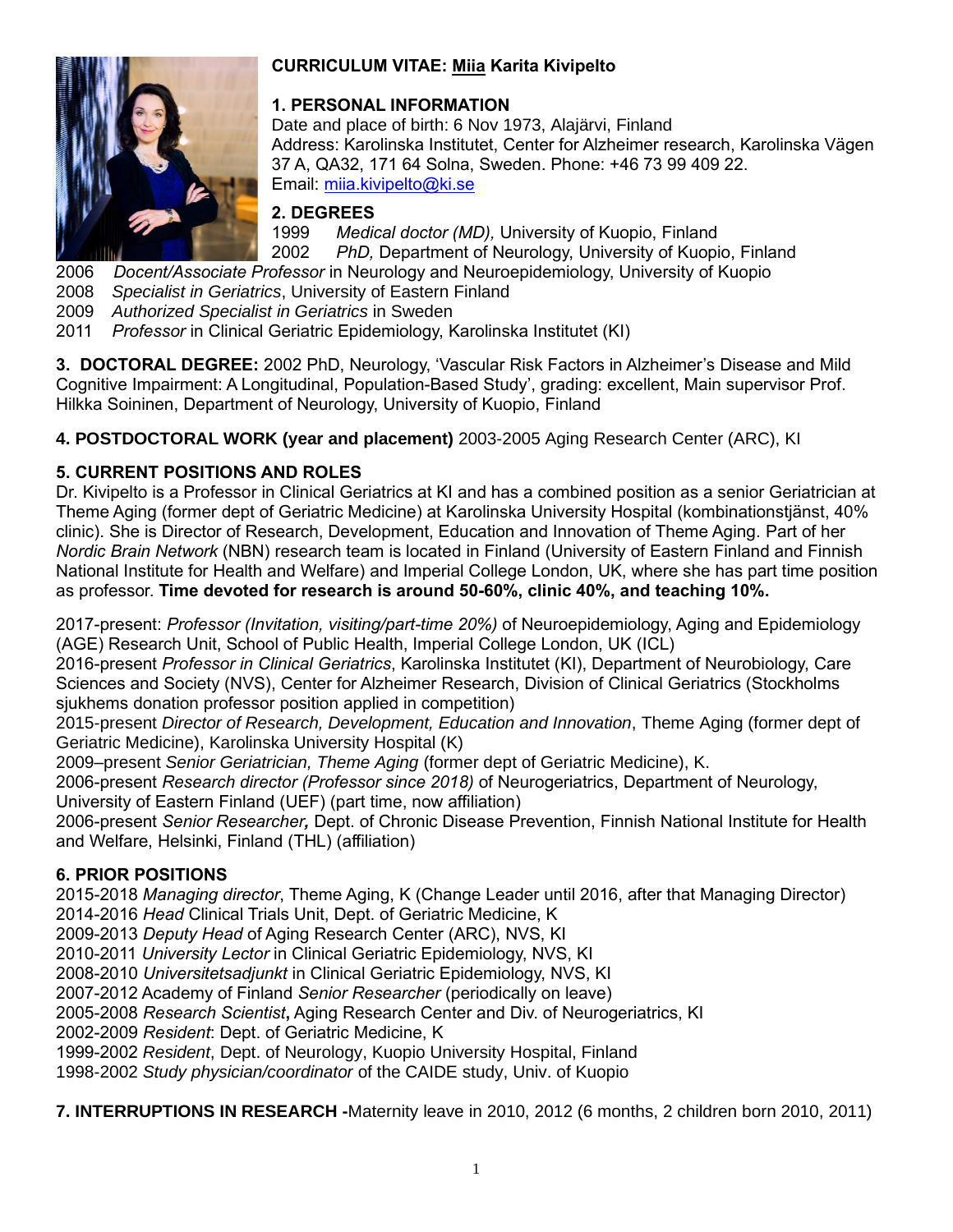### **8. SELECTED ACADEMIC DISTINCTIONS AND AWARDS**

- The Ryman Prize, New Zealand (2020)
- Arthur C. Cherkin Award, USA (2019)
- The Swedish society of Medicine**/**Inga Sandeborg's award for Alzheimer Research (2018)
- Memory Association (Muistiliitto, Finland) Gold Medal (2018)
- Neuroscientist of the Year (Finland, 2018)
- MetLife Foundation Major Award for Medical Research, USA (2016)
- Swedish Alzheimer Research Foundation Major Award (2016)
- Waijlit and Eric Forsgren's award for dementia researcher (2015)
- Best PI at KI award by the KI Postdocs Association in collaboration with Nature Genetics (2014)
- AXA Major Research Award (2014)
- Karolinska Institutet Skandia's Lennart Levi prize (2013)
- Junior Chamber International Award for Ten Outstanding Young Persons of the World (2011)
- KI External research quality evaluation (ERA, international independent panel) grading 'Excellent' for Dr Kivipelto's research team (both Epidemiology and Neuroscience/psychiatry panel evaluations).
- Academy of Finland Award for Social Impact (2009)

# **9. PUBLICATIONS**

**Number of publications: 320+** articles published/accepted for publication. **H-Index: 73** 

#### **Citations:** Sum of times cited: **31, 460** without self-citations

**Most cited article:** Kivipelto et al., BMJ 2001;322:1447-51 has >1600 citations.

Several of the publications are in leading general medical journals (e.g. The Lancet, BMJ, etc.) and journals focusing on Neurology, Geriatrics and Dementia (e.g. Lancet Neurology, Brain, Neurology, Alzheimer's & Dementia)

### **10. SUPERVISION AND RESEARCH TEAM**

Leading the multi-disciplinary NBN team including around 100 researchers and clinical staff and several affiliated members. Main supervisor for 15 PhD students and co-supervisor for 10. Main supervisor for 12 post docs. Several master students. Main supervisor of PhD students (completed): 1. Tiia Ngandu 2006, 2. Suvi Rovio 2008, 3. Alina Solomon 2009, 4. Francesca Mangialasche 2012, 5. Minna Rusanen 2013, 6. Babak Hooshmand 2013, 7. Marjo Eskelinen 2014, 8. Miika Vuorinen 2014. 9. Krister Håkansson 2016. 10. Anna Rosenberg 2020; 11. Ulrika Akeninen (estimated 2020), 12. Göran Hagman (estimated 2021), 13. Malin Aspö (estimated 2022), 14.Jakob Norgren, MSc (2022), 15. Geraint Price (2023).

Supervisor of post docs: 1. Alina Solomon 2009–2011 (now assoc prof), 2. Tiia Ngandu 2011–2013 (now assoc prof), 3. Anna-Maija Tolppanen 2011–2014 (now adj. profes), 4. Francesca Mangialasche 2012–2016 (now assist. prof), 5. Jenni Kulmala 2012–2016 (now assoc. prof), 6. Shireen Sindi 2013–2018 (now assist prof), 7. Anna Matton 2015-2017 (now assist. prof) 8. Minna Rusanen 2015-2018 (part-time, now senior neurologist), 9. Babak Hooshmand (2014-2019, part-time, now senior neurologist), 10. Inna Lisko (2019-present), 11. Makrina Daniilidou (2019- present), 12. Leoni Visser (2020-present)

# **11. ROLE IN STUDIES/ DATABASES/ INITIATIVES**

- 2020-present: *Lead*, Joint Program of Neurodegenerative Disease *(JPND)* consortium EURO-FINGERS: Multimodal precision prevention toolbox for dementia in Alzheimer's disease.
- 2020-present: *Principal Investigator* of KI-Janssen Strategic Collaboration: Prediction modelling, identification and validation of novel molecular signatures of dementia.
- 2019-present: *Founder and Scientific Leader* of FINGERS Brain Health Institute [\(http://fbhi.se\)](http://fbhi.se/) (a non-profit research institute aiming to facilitate coordination of World-Wide FINGERS and implementation).
- 2019-present: *Principal Investigator* of STRONGER 60+ project (aiming to test implementation of FINGER in primary care setting).
- 2018-present*: Principal Investigator* of *Swedish Research Council*: Dementia prevention platform for Theme Aging: From accurate disease models and prognostic tools to effective interventions.
- 2017 present: Pricipal Investigator from KI: *EACare project*: Embodied Agent to support elderly mental wellbeing (joint project with KTH)
- 2017-present: *Expert and Co-lead* of quidelines development group for WHO Guidelines for Risk Reduction of Cognitive Decline and Dementia (First guidelines published in May 2019)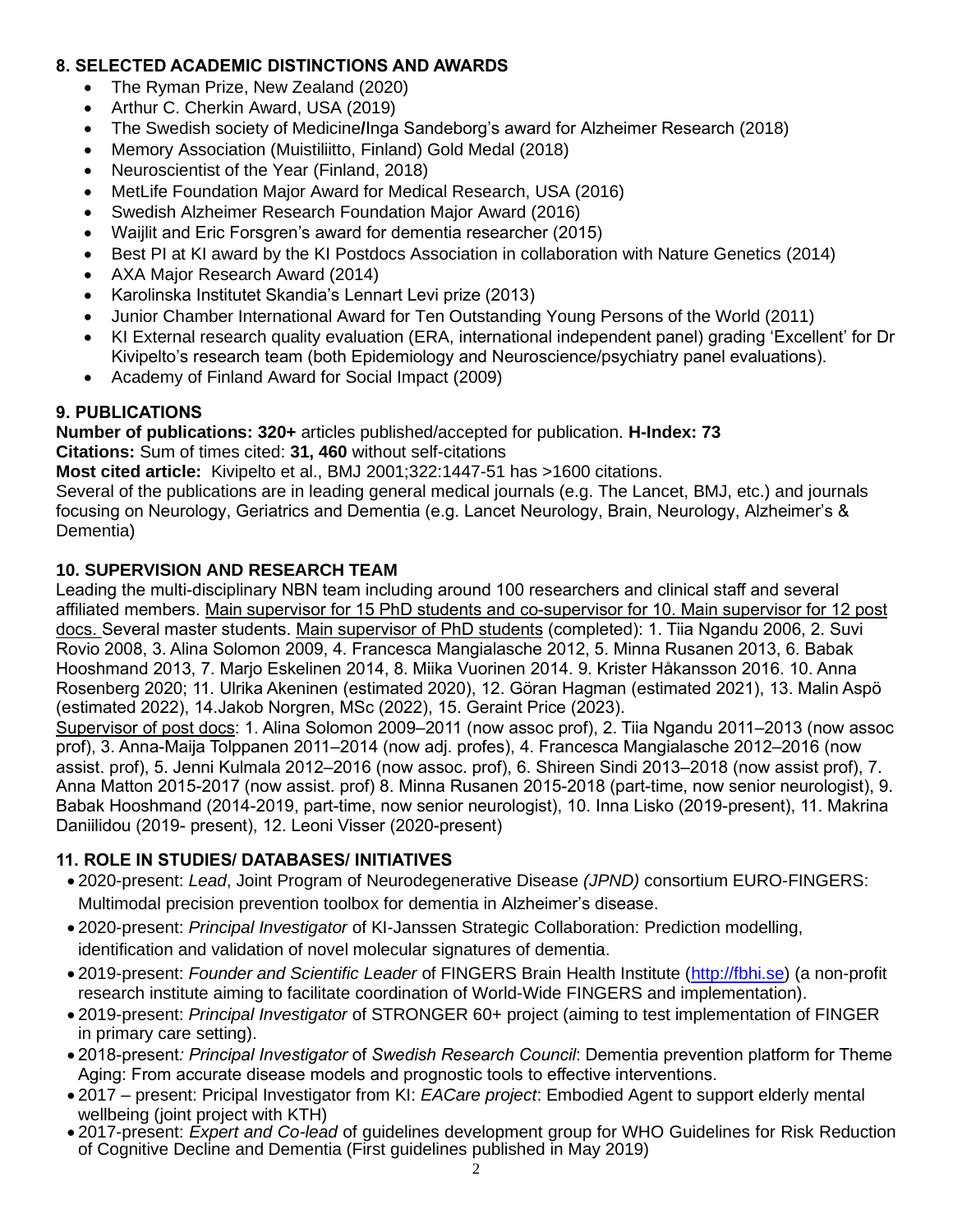- 2017-present: *Founder and Scientific Leader* of the World-Wide FINGERS network (the first global netwok of multidomain dementia prevention trilas, 30+ counties)
- 2016-present: *Principal Investigator* EiT Health/MULTI-MODE project
- 2015-2019: *Lead /coordinator* in Joint Program of Neurodegenerative Disease (JPND) MIND-AD project
- 2014-2020: *Lead* of Nordic countries and WP leader in Innovative Medicines Initiative –European Prevention of Alzheimer's Disease Consortium (IMI-EPAD)
- 2011-present: *Founding member* of the European Dementia Prevention Initiative (EDPI)
- 2009-present: *Founding member* of Nordic Brain Network (meant to facilitate research collaboration and utilization of infrastructures and resources in Nordic countries)
- 2009-present: *Principal investigator* Finnish Geriatric Intervention Study to Prevent Cognitive Impairment and Dementia (FINGER)- first trial showing that a multidomain lifestyle based intervention can prevent cognitive impairment
- 2009-present: *WP leader* in EU 7th framework large collaborative projects: LipiDiDiet—Medical Nutrition in prodromal AD, and 2013–present Healthy Aging Through Internet Counselling in the Elderly (HATICE) (continuous collaboration after the grant perioid ended)
- 2006-present: *In charge of clinical database and biobank GEDOC (*for research and quality control) at the Memory Clinic, Theme Aging, Karolinska University Hospital
- 2004-present: *Expert/member* of advisory boards for industry related to dementia/AD studies
- 2004-present: *Principal Investigator* Cardiovascular Risk Factors, Aging and Dementia (CAIDE) study (one of the cohort studies with longest follow-up peroids >40 years)

# **12. MAJOR RESEARCH GRANTS**

**>12 milj EUR research grants** during last 5 years: e.g. Wallenberg Clinical Scholars, Swedish Research Council, KI Janssen Strategic collaboration, National Philantropic Trust (Gates Ventures), Center for Innovative Medicine, Swedish Research Council for Health, Working Life and Welfare; Academy of Finland; EU FP7, Joint Program for Neurodegenerative Disorders, Innovative Medicine Initiative, European Institute of Innovation and Technology (EiT-Health), Alzheimer's Research and Prevention Foundation, Alzheimerfonden, MetLife Foundation Award, ALF grant, Stockholms Sjukhem donation professor post, NIHR Imperial Biomedical Research Centre, Alzheimer's Drug Discovery Foundation.

# **13. TEACHING/ PRESENTATIONS**

- 500+ hours of *teaching* and lectures at KI, K, UEF and ICL. Worked in various teaching positions at KI and K 2002–present and at the University of Kuopio 1999–2002, including organizing geriatric courses for medical students and research courses for PhD students and researchers.
- *Organizer* of several national and international courses on aging and dementia, 2002–present
- *Teacher in the web-based Master's Courses in Dementia Care for Physicians* program, a collaborative project run by KI and Stiftelsen Silviahemmet 2012–present
- NorDoc Nordic Doctoral Training in Health Sciences 2017
- Broad formal education on pedagogy and leadership, including courses at KI and internationally (e.g. European Academy for Medicine of Ageing training course 2009–2010)
- *Invited speaker/oral presentations* at the major international and national conferences in the field since 2002 (e.g. plenary speaker at Alzheimer Association International Conference 2010 and 2018, International Psychogeriatric Association 2011, Alzheimer Disease International 2011, International Springfield meeting on Advances in Alzheimer Therapy 2012, ICVD 2014, WHO Ministerial meeting 2015, Vas-Cog 2016 and 2018, AAN 2017, AD/PD 2020).
- Several press conferences, interviews, radio & TV program about research findings with Nordic & international media (e.g. BBC, CNN, Reuters, SkyNews, SVT and TV4 – around 5-10 times/year).

# **14. SELECTED OTHER RECENT COMMISSIONS OF TRUST**

- NEAR Scientific Advisory Board member (2020-)
- Member WHO "Neurology and COVID-19 Global Forum" and mDementia WG (2020-)
- Karolinska Institutet COVID-19 reference group for aging (2020-)
- Member of the Swedish government's "Äldreforskarråd" (Council for researchers on the elderly) (2019 present)